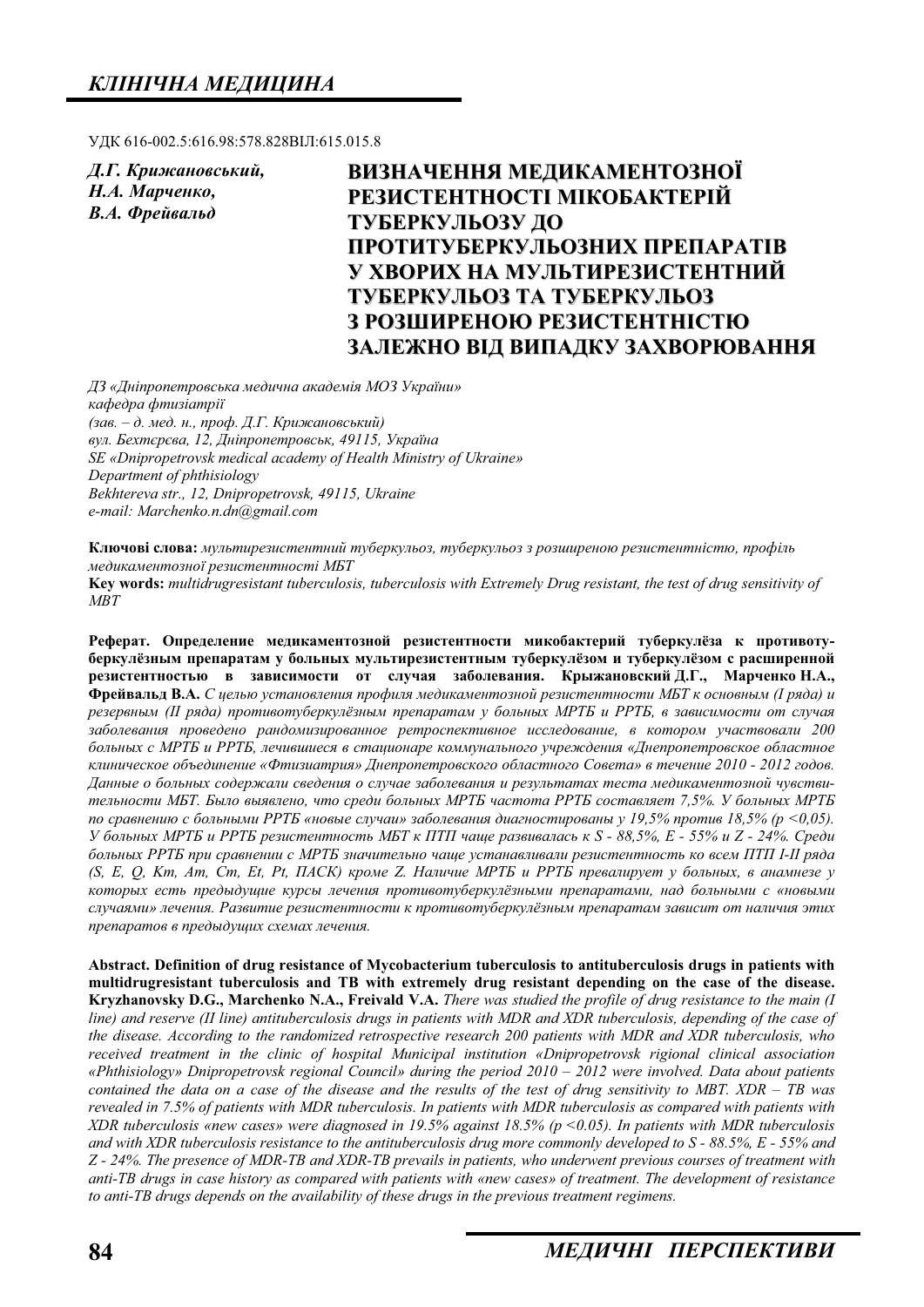Формування резистентності мікобактерії туберкульозу (МБТ) до стандартної протитуберкульозної терапії є однією з відмінних рис сучасного туберкульозу. В Україні частота первинної резистентності становить від 7 до 20% хворих у різних регіонах країни, а вторинна резистентність сягає близько 75% [7]. Особливу увагу потребують випалки мультирезистентного туберкульозу (МРТБ)<sup>1</sup> та туберкульозу з розширеною резистентністю (РРТБ)<sup>2</sup>, методи діагностики та лікування яких досить коштовні. Лікування хворих на МРТБ та РРТБ тривале (близько 2 років), досить вартісне (часто в 100 разів дорожче за чутливий до ліків туберкульоз) і часто супрводжується токсичними побічними явищами [7]. В Україні туберкульоз МРТБ спостерігається майже у 9% хворих з новими випадками туберкульозу<sup>3</sup> [5], що  $\epsilon$  поганим прогностичним показником щодо контролю над епідемією туберкульозу.

Серед хворих на туберкульоз, які мали в анамнезі попередні курси, лікування протитуберкульозними препаратами МРТБ становить від 72 до 82% [4,5]. Причинами розвитку медикаментозної стійкості у таких хворих, у більшості випадків, є нерегулярний прийом препаратів.

Щодо туберкульозу з розширеною резистентністю в Україні тривалий час була відсутня офіційна статистка про частоту випадків через відсутність єдиної стандартної звітності.

Мета дослідження – встановити профіль медикаментозної резистентності МБТ до основних (I ряду) та резервних (II ряду) протитуберкульозних препаратів у хворих на МРТБ та РРТБ, залежно від випадку захворювання.

#### МАТЕРІАЛИ ТА МЕТОДИ ДОСЛІДЖЕНЬ

Профіль медикаментозної резистентності МБТ до протитуберкульозних препаратів (ПТП) I та II ряду у хворих на МРТБ та РРТБ залежно від випадку захворювання вивчався у рандомізованому ретроспективному дослідженні. У ньому взяли участь 200 хворих на МРТБ та РРТБ, які лікувалися у стаціонарі комунального закладу «Дніпропетровське обласне клінічне об'єднання «Фтизіатрія» Дніпропетровської обласної Ради» протягом 2010 - 2012 років. Дані про хворих отримувалися з медичних карт стаціонарних хворих, які містили відомості про випадок захворювання та результати тесту медикаментозної чутливості (ТМЧ) МБТ.

За визначенням ресстраційних груп хворих згідно з анамнезом попереднього лікування, хворих було розполілено так: «новий випалок» – 37 хворих, «рецидив»<sup>4</sup> – 50 хворих, «лікування після перерви»<sup>5</sup> - 4 хворих, «лікування після невдачі 1-го курсу хіміотерапії»<sup>6</sup> - 21 хворий, «лікування після невдачі повторного курсу хіміотерапії»<sup>7</sup> – 1 хворий та «інші»<sup>8</sup> – 87 хворих. Усього 200 хворих на туберкульоз, серед них 185 хворих на МРТБ (92,5%) та 15 хворих на РРТБ  $(7.5\%)$ 

Тест на медикаментозну чутливість [8] проводили з колоній МБТ, отриманих під час посіву на рідке живильне середовище ВАСТЕС та стандартне щільне середовище Левенштейна-Йенсена. З цих зразків проводили ТМЧ до таких протитуберкульозних препаратів: ізоніазиду (Н), рифампіцину (R), стрептоміцину (S), етамбутолу (Е), піразинаміду (Z), фторхінолонам (Q), канаміцину (Km), амікацину (Am) та капреоміцину (Cm), етіонаміду (Et), протіонаміду (Pt), ПАСКу (PAS). Визначали частоту та профіль медикаментозної резистентності МБТ до ПТП І та II ряду у всіх 200 хворих.

Дані результатів обстеження хворих на туберкульоз обробляли та обчислювали за допомогою програми MS Excel.

Статистичну обробку проводили за параметричними та непараметричними методами статистики [2]. Обраховували й визначали середню арифметичну показника, середньоквадратичне відхилення. Порівняння середніх групових значень та оцінку вірогідності різниці визначали за параметричними та непараметричними методами варіаційної та рангової статистики із засто-

<sup>&</sup>lt;sup>1</sup> Мультирезистентний туберкульоз. Це туберкульоз у хворих, які виділяють МБТ з резистентністю як мінімум до ізоніазиду та рифампінину.

<sup>&</sup>lt;sup>2</sup> Туберкульоз з розширеною резистентністю. Резистентність МЬТ одночасно до ізоніазиду, рифампіцину та одного з препаратів 3 2-х груп ПТП II ряду – аміноглікозидів та фторхінолонов.<br><sup>3</sup> **Новий випадок**. Пацієнти, які ніколи не отримували

протитуберкульозне лікування або лікувалися менше ніж 1 місяць.

<sup>4</sup> **Рецидив.** Пацієнти, в яких визначають активацію туберкульозного процесу, які раніше хворіли на туберкульоз, завершили основний курс хіміотерапії та вважалися вилікуваними.<br><sup>5</sup> Лікування після перерви. Пацієнти, які повернулись до

лікування після перерви 2 та більше місяців.<br><sup>6</sup> Лікування після невдачі 1-го курсу хіміотерапії. Пацієнти, у яких вперше ліагностовано МРТБ з мокротиння при збереженій чутливості (відсутності бактеріовиділення) на початку лікування.<br>7 **Лікування після невдачі повторного курсу лікування.** 

Пацієнти, у яких вперше діагностовано МРТБ з мокротиння, яке відбиралося при моніторингу лікування за 2 категорією (випадки рецидиву, невдачі лікування та лікування після перерви) при збереженій чутливості (відсутності бактеріовиділення)<br><sup>8</sup> Інші. Пацієнти з підтвердженими випадками МРТБ/РРТБ. Ця

група включає хронічних хворих на ТБ, які раніше без ефекту і/або з перервами лікувалися протитуберкульозними препаратами I та II ряду, у т.ч. епізодично та поза стандартними схемами.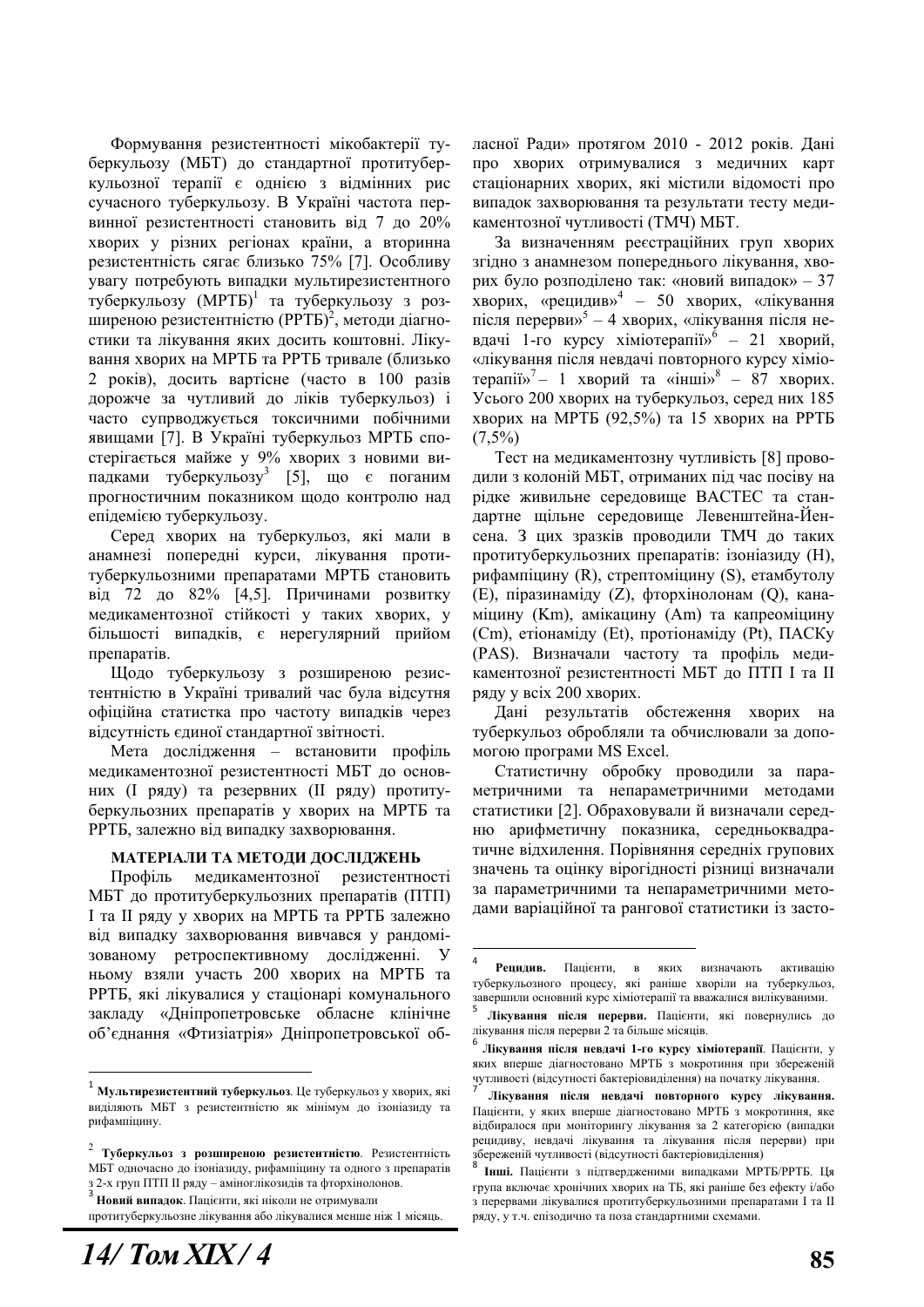суванням t-критерію Стьюдента-Фішера, U-критерію Уілксона-Манна-Уітні.

### РЕЗУЛЬТАТИ ТА ЇХ ОБГОВОРЕННЯ

Серед хворих на МРТБ (табл.1) частота РРТБ становила 7,5%. Серед контингенту хворих на МРТБ та РРТБ більшість становлять пацієнти з випадком «інші», значно менше – «рецидиви» та з «новими випадками». Менш поширені - «лікування після невдачі 1-го курсу хіміотерапії», «лікування після перерви» та «лікування після невдачі повторного курсу хіміотерапії».

У хворих на МРТБ порівняно з хворими на РРТБ (табл. 2) «нові випадки» захворювання було діагностовано у 19,5% проти 6,7% ( $p<0,05$ ), випадки «рецидиви» діагностовано майже в однаковій кількості (у 24,8% та 26,6%). Випадки «лікування після невдач 1-го курсу хіміотерапії» частіше зустрічається у хворих на МРТБ, ніж на РРТБ (10,8% та 6,7%), випадки «інші» частіше у хворих на РРТБ, ніж на МРТБ (60% та 42,2%). Випадки «лікування після невдачі повторного курсу хіміотерапії» та «лікування після перерви» у хворих на РРТБ не виявлені.

#### $Ta6\n$ <sub>µ</sub>\n<i>u</i>\n<i>u</i>\n<i>s</i> 1\n</sub>

Результати ТМЧ у хворих на МРТБ

|        | Абс. кількість | $\frac{0}{0}$ |
|--------|----------------|---------------|
| МРТБ   | 185            | 92,5          |
| РРТБ   | 15             | 7,5           |
| Всього | 200            | 100           |

 $Ta6$ лиия 2

Результати ТМЧ у хворих на МРТБ та РРТБ залежно **від анамнезу попереднього лікування** 

| Групи хворих з випадками ТБ                                | МРТБ              |               | <b>PPTE</b>              |                | Всього МРТБ та РРТБ |               |  |
|------------------------------------------------------------|-------------------|---------------|--------------------------|----------------|---------------------|---------------|--|
|                                                            | абс.<br>кількість | $\frac{0}{0}$ | абс.<br>кількість        | $\frac{0}{0}$  | абс.<br>кількість   | $\frac{0}{0}$ |  |
| «Новий випадок»                                            | 36                | 19,5          |                          | 6,7            | 37                  | 18,5          |  |
| «Рецидив»                                                  | 46                | 24,8          | 4                        | 26,6           | 50                  | 25            |  |
| «Лікування після перерви»                                  | 4                 | 2,2           |                          | $\blacksquare$ | 4                   | $\mathbf{2}$  |  |
| «Лікування після невдачі 1-го курсу<br>хіміотерапії»       | 20                | 10,8          |                          | 6,7            | 21                  | 10,5          |  |
| «Лікування після невдачі<br>повторного курсу хіміотерапії» |                   | 0,5           | $\overline{\phantom{a}}$ | $\blacksquare$ | 1                   | 0,5           |  |
| «Інші»                                                     | 78                | 42,2          | 9                        | 60             | 87                  | 43,5          |  |
| Загалом                                                    | 185               | 100           | 15                       | 100            | <b>200</b>          | 100           |  |

Резистентність МБТ до ПТП (табл.3) виявили частіше до S–88,5%, Е – 55% та Z – 24%. Серед хворих на РРТБ порівняно з МРТБ значно частіше встановлювали резистентність до усіх ПТП I-II ряду S, E, Q, Km, Am, Cm, Et, Pt, PAS) крім Z.

 $Ta6$ лиия 3

| $\bullet$<br>. .                                                             |                   |               |                   | .             |                   |               |
|------------------------------------------------------------------------------|-------------------|---------------|-------------------|---------------|-------------------|---------------|
| Препарат, до якого визначали<br>резистентність МБТ з будь-якої<br>комбінації | $MPTE (n=185)$    |               | $PPTB(n=15)$      |               | Загалом (п=200)   |               |
|                                                                              | абс.<br>кількість | $\frac{0}{0}$ | абс.<br>кількість | $\frac{6}{6}$ | абс.<br>кількість | $\frac{6}{6}$ |
| S                                                                            | 164               | 88,6          | 13                | 86,7          | 177               | 88,5          |
| E                                                                            | 97                | 52,4          | 13                | 86,7          | 110               | 55            |
| z                                                                            | 45                | 24,3          | 3                 | 20            | 48                | 24            |
| Km(Am,Cm)                                                                    | 27                | 14,6          | 15                | 100           | 42                | 21            |
| Et(Pt)                                                                       | 31                | 16,7          | 5                 | 33,3          | 36                | 18            |
| Q                                                                            | 15                | 8,1           | 15                | 100           | 30                | 15            |
| <b>PAS</b>                                                                   |                   | 3,8           | $\overline{2}$    | 13,3          | 9                 | 4,5           |

# Профіль медикаментозної резистентності МБТ **ɭ ɯɜɨɪɢɯ ɧɚ ɆɊɌȻ ɬɚ ɊɊɌȻ ɞɨ ɉɌɉ I-II ɪɹɞɭ**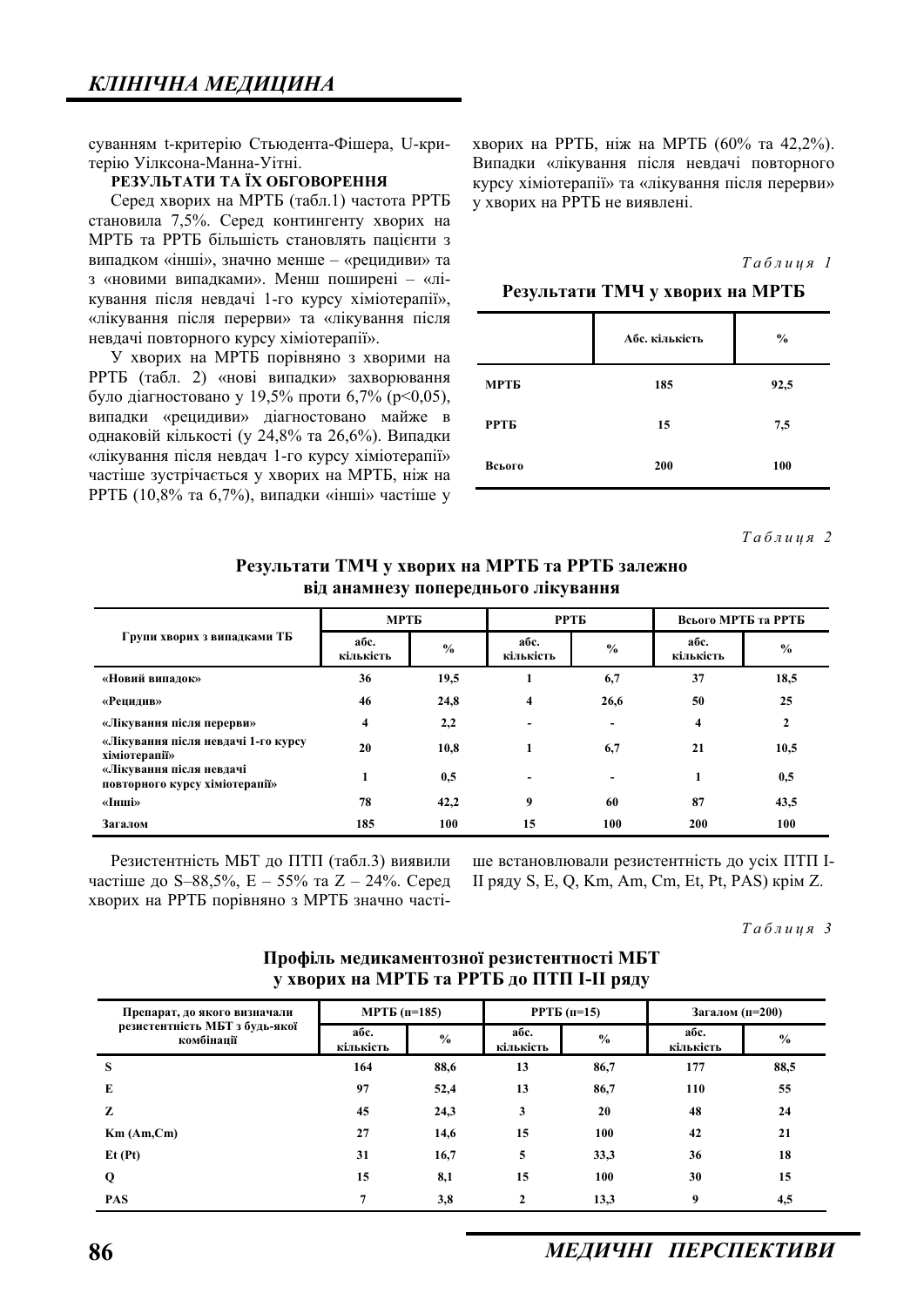### Профіль медикаментозної резистентності МБТ у хворих на МРТБ залежно від анамнезу попереднього лікування до ПТП I-II ряду

| Групи хворих з випадками ТБ                                  |                   | Препарат, до якого визначали резистентність МБТ з будь-якої комбінації |              |                          |                         |                |                     |                |  |
|--------------------------------------------------------------|-------------------|------------------------------------------------------------------------|--------------|--------------------------|-------------------------|----------------|---------------------|----------------|--|
|                                                              |                   | S                                                                      | E            | z                        | Km (Am, Cm)             | Et(Pt)         | Q                   | <b>PAS</b>     |  |
| «Новий випадок (п=36)                                        | Абс.<br>кількість | 35                                                                     | 17           | $\overline{7}$           | $\overline{\mathbf{4}}$ | $\overline{7}$ | 1                   | $\overline{2}$ |  |
|                                                              | $\frac{0}{0}$     | 97,2                                                                   | 47,2         | 19,4                     | 11,1                    | 19,4           | 2,8                 | 5,5            |  |
| «Рецидив» (п=46)                                             | Абс.<br>кількість | 42                                                                     | 25           | 13                       | 6                       | 9              | 3                   | 1              |  |
|                                                              | $\frac{0}{0}$     | 91,3                                                                   | 54,3         | 28,3                     | 13                      | 19,6           | 6,5                 | 2,2            |  |
| «Лікування після перерви»<br>$(n=4)$                         | Абс.<br>кількість | 4                                                                      | $\mathbf{2}$ | $\blacksquare$           | $\mathbf{1}$            | 1              | $\blacksquare$      |                |  |
|                                                              | $\frac{0}{0}$     | 100                                                                    | 50           | $\overline{\phantom{a}}$ | 25                      | 25             | $\blacksquare$      |                |  |
| «Лікування після невдачі 1-<br>го курсу хіміотерапії» (п=20) | Абс.<br>кількість | 15                                                                     | 13           | 7                        | $\mathbf{1}$            | $\overline{2}$ | $\overline{\bf{4}}$ |                |  |
|                                                              | $\frac{0}{0}$     | 75                                                                     | 65           | 35                       | 100                     | 10             | 20                  |                |  |
| «Лікування після невдачі<br>повторного курсу                 | Абс.<br>кількість | $\mathbf{1}$                                                           | $\mathbf{1}$ | $\mathbf{1}$             | $\blacksquare$          |                |                     |                |  |
| хіміотерапії» (п=1)                                          | $\frac{0}{0}$     | 100                                                                    | 100          | 100                      |                         |                |                     |                |  |
| «Інші» (п=78)                                                | Абс.<br>кількість | 67                                                                     | 39           | 17                       | 15                      | 12             | 7                   | 4              |  |
|                                                              | $\frac{0}{0}$     | 85,9                                                                   | 50           | 21,8                     | 19,2                    | 15,4           | 8,9                 | 5,1            |  |

У хворих на МРТБ з «новими випадками» захворювання (табл. 4) порівняно з лікуванням після перерви», «лікуванням після невдачі 1-го курсу лікування» та «лікуванням після невдачі повторного курсу лікування», «рецидив» та «інші» значно рідше спостерігається резистентність до Km, Am, Cm, Q.

У хворих на РРТБ при всіх випадках захворювання (табл. 5) частота резистентності майже однакова.

 $Ta6\n$ 

| Групи хворих з випадками ТБ                                   |                   | Препарат, до якого визначали резистентність МБТ з будь-якої комбінації |                         |                              |                         |                     |                         |              |  |  |
|---------------------------------------------------------------|-------------------|------------------------------------------------------------------------|-------------------------|------------------------------|-------------------------|---------------------|-------------------------|--------------|--|--|
|                                                               |                   | S                                                                      | ${\bf E}$               | Z                            | $Km$ (Am, Cm)           | Et(Pt)              | Q                       | <b>PAS</b>   |  |  |
| «Новий випадок (п=1)                                          | Абс.<br>кількість | 1                                                                      |                         |                              | 1                       |                     | 1                       |              |  |  |
| «Рецидив» (п=4)                                               | $\frac{0}{0}$     | 100                                                                    | 100                     |                              | 100                     | $\blacksquare$      | 100                     |              |  |  |
|                                                               | Абс.<br>кількість | 4                                                                      | $\overline{\mathbf{4}}$ | 1                            | $\overline{\mathbf{4}}$ | 1                   | $\overline{\mathbf{4}}$ |              |  |  |
|                                                               | $\frac{0}{0}$     | 100                                                                    | 100                     | 25                           | 100                     | 25                  | 100                     |              |  |  |
| «Лікування після<br>невдачі 1-го курсу<br>хіміотерапії» (п=1) | Абс.<br>кількість | 1                                                                      |                         | $\qquad \qquad \blacksquare$ | $\mathbf{1}$            |                     | $\mathbf{1}$            |              |  |  |
|                                                               | $\frac{0}{0}$     | 100                                                                    |                         |                              | 100                     | $\blacksquare$      | 100                     |              |  |  |
| «Інші» (п=9)                                                  | Абс.<br>кількість | 8                                                                      | 8                       | $\mathbf{2}$                 | 9                       | $\overline{\bf{4}}$ | 9                       | $\mathbf{2}$ |  |  |
|                                                               | $\frac{6}{6}$     | 88,9                                                                   | 88,9                    | 22,2                         | 100                     | 44,4                | 100                     | 22,2         |  |  |

### Профіль медикаментозної резистентності МБТ у хворих на РРТБ залежно від анамнезу попереднього лікування до ПТП I-II ряду

*14/*  $\text{Tom } \text{XIX} / 4$  87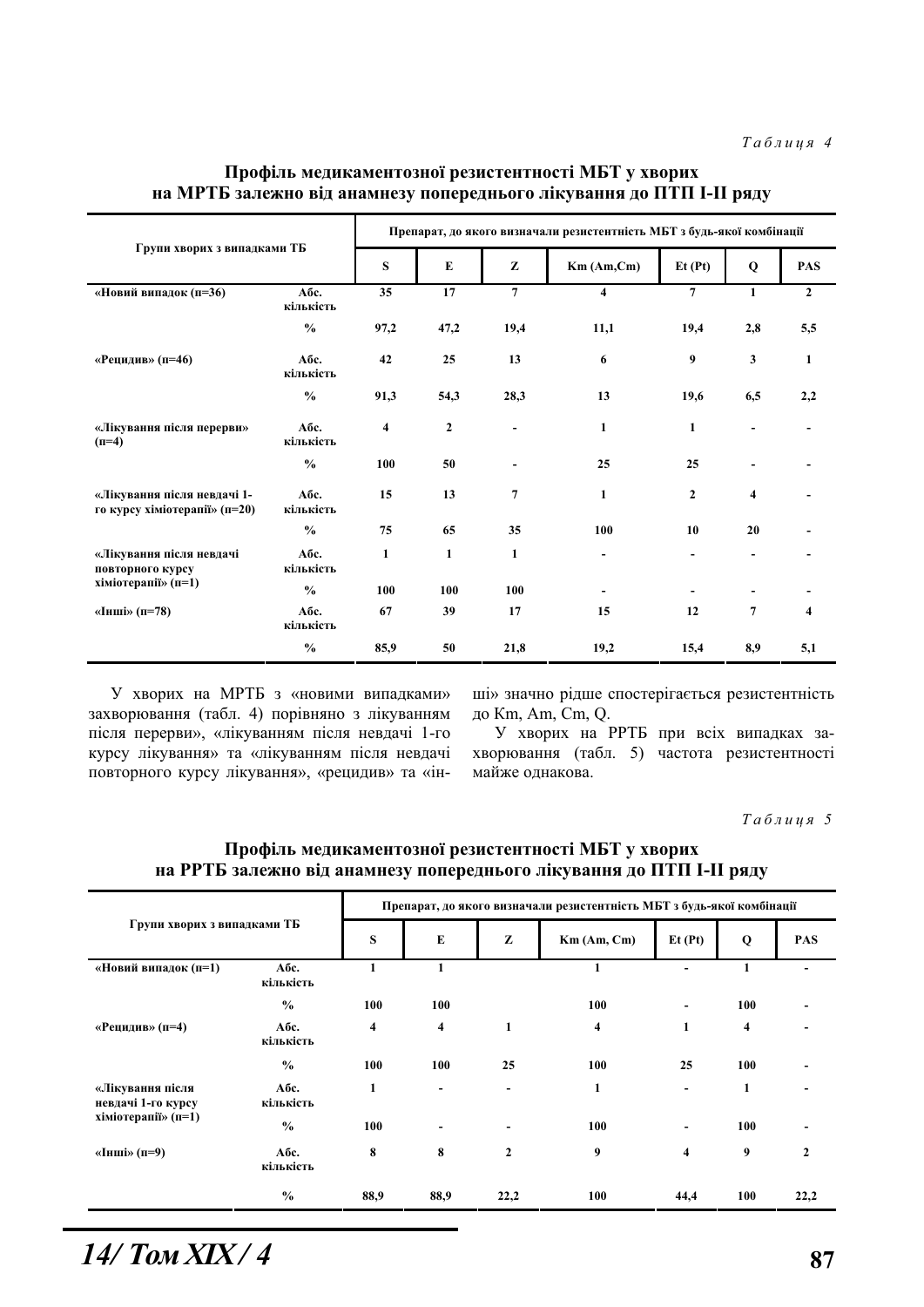#### **ВИСНОВКИ**

1. У хворих на МРТБ порівняно з хворими на РРТБ «нові випадки» захворювання діагностовано у 19,5% проти 18,5% ( $p < 0.05$ ).

2. У хворих на МРТБ та РРТБ резистентність МБТ до ПТП частіше розвивалася до  $S - 88,5\%$ ,  $E - 55\%$  та Z – 24%. Серед хворих на РРТБ порівняно з МРТБ значно частіше встановлювали резистентність до усіх ПТП I-II ряду S, E, Q, Km, Am, Cm, Et, Pt, PAS) крім Z.

3. Наявність МРТБ та РРТБ превалює у хворих, в анамнезі у яких є попередні курси

# СПИСОК ЛІТЕРАТУРИ

1. Александріна Т.А. Особливості епідемії туберкульозу в Україні / Т.А. Александріна // Туберкульоз. Легеневі захворювання. ВІЛ-інфекція. - 2012. – № 2.  $- C. 7-13.$ 

2. Гланц С. Медико-биологическая статистика / С. Гланц // [пер. с англ.]. – М.: Практика,1998. – 459 с.

3. Журило О.А. Сучасні методи бактеріологічної діагностики туберкульозу і визначення медикаментозної стійкості збудника до антимікобактеріальних препаратів / О.А. Журило, А.І. Барбова, С.В. Миронченко // Укр. пульмонол. журнал.  $-2009. - N$ <sup>o</sup> 1. – С. 8-12.

4. Мельник В.М. Хіміорезистентний туберкульоз: стан та проблеми в Україні / В.М. Мельник, I.O. Новожилова. В.Г. Матусевич // Укр. мел. часопис.  $-2013. - N_2 5. - C. 43-45.$ 

5. Профіль медикаментозної резистентності МБТ до протитуберкульозних препаратів у хворих на мультирезистентний туберкульоз та туберкульоз з розширеною резистентністю МБТ залежно від випадку захворювання / Н.А. Литвиненко, С.О. Черенько, М.В. Погребна [та ін.] // Туберкульоз. Легеневі захворювання. ВІЛ-інфекція. – 2012. – № 4(11). – С. 85-91.

6. Спектр лекарственной устойчивости М. Tuberculosis у больных туберкулёзом лёгких при полирезистентности, множественной и обширной лекарственной устойчивости / О.Г. Комиссарова, В.В. Ерохин, Р.Ю. Абдуллаев [и др.] // Туберкулёз и болезни лёгких. – 2011. – № 4. – С. 202.

7. Туберкульоз, організація діагностики, лікування, профілактики та контролю за смертністю / лікування протитуберкульозними препаратами над хворими з «новими випадками» лікування.

4. Розвиток резистентності до протитуберкульозних препаратів залежить від наявності цих препаратів у попередніх стандартних схемах лікування, що дозволяє зробити висновок про те, що основною причиною розвитку резистентності є неправильний (нерегулярний) прийом протитуберкульозних препаратів. Тому для подолання проблеми резистентності МБТ до протитуберкульозних препаратів необхідно підсилити контроль над лікуванням хворих на туберкульоз.

Ю.І. Фещенко, В.М. Мельник, Л.В. Турченко, С.В. Лірник. – К.: Здоров'я, 2010. – 447 с.

8. Фещенко Ю.І. Організація контролю за хіміорезистентним туберкульозом / Ю.І. Фещенко, М.В. Мельник. – К.: Здоров'я, 2013. – 704 с.

9. Фещенко Ю.І. Стандарти діагностики та лікування туберкульозу / Ю.І. Фещенко, С.О. Черенько // Вісник фармакології та фармації. - 2008. – № 1. – С. 2-8.

10. Emergence of New Forms of Totally Drug-Resistant Tuberculosis Bacilli: Super Extensively drugresistant tuberculosis or Totally Drug-Resistant Strains in Iran / Ali Akbar, Masjedi Mohammad Reza, Farnia Parissa [et al.] // Chest. – 2009. – Vol.136. – P. 420-425.

11. Fattorini L. Extensively drug-resistant (XDR) tuberculosis: an old and new treat / L. Fattorini, G.V. Migliori, A. Gassone // Ann. Ist. Super Sanita. – 2007. – Vol.43, N4 – P. 317-319.

12. Jones K.D. Extensively drug-resistant tuberculosis in sub-Saharan Africa: an emerging public-health concern / K.D. Jones, T. Hesketh, J. Yudkin // Trans. R. Soc. Trop. Med. Hyd. – 2008. – Vol. 102, N3. – P. 219-224.

13. National anti-tuberculosis drug resistance study in Tanzania / T.M. Chonde, D.I. Basra, S.G. Mfinanga [et al.] // Inter. J. Tuberculosis Lung Disease. – 2010. – Vol. 14, N 8. – P. 967-972.

14. Prevalence of multidrug-resistant tuberculosis among newly diagnosed cases of sputum-positive pulmonary tuberculosis / S.R. Sharma, S. Kumar, P.K. Saha [et al.] // Indian J. Med. Res. – 2011. – Vol.133. – P. 308-311.

### **REFERENCES**

1. Aleksandrina TA. [Features of TB epidemic in Ukraine]. Tuberkul'oz. Legenevi zakhvoryuvannya. VILinfektsiya. 2012;2:7-13. Ukraine.

2. Glants S. [Medical-biologic statistics]. 1998;459. Russian.

3. Zhurilo OA, Barbova AI, Mironchenko SV. [Modern bacteriological methods of TB diagnostics and determination of drug resistance to antimycobacterial drugs]. Ukraïns'kiy pul'monologichniy zhurnal. 2009;1:8-12. Ukraine.

4. Mel'nik VM, Novozhilova IO, Matusevich VG. [Chemioresistant tuberculosis: the state and problems in Ukraine]. Ukraïns'kiy medichniy chasopis. 2013;5:43-45. Ukraine.

5. Litvinenko NA, Cheren'ko SO, Pogrebna MV. [Profile of drug resistance MBT to anti-TB drugs for MDR-TB patients and TB patients with XDR-TB resistance MBT, depending on the case of disease]. Tuberkul'oz. Legenevi zakhvoryuvannya. VIL-infektsiya. 2012;4:85-91. Ukraine.